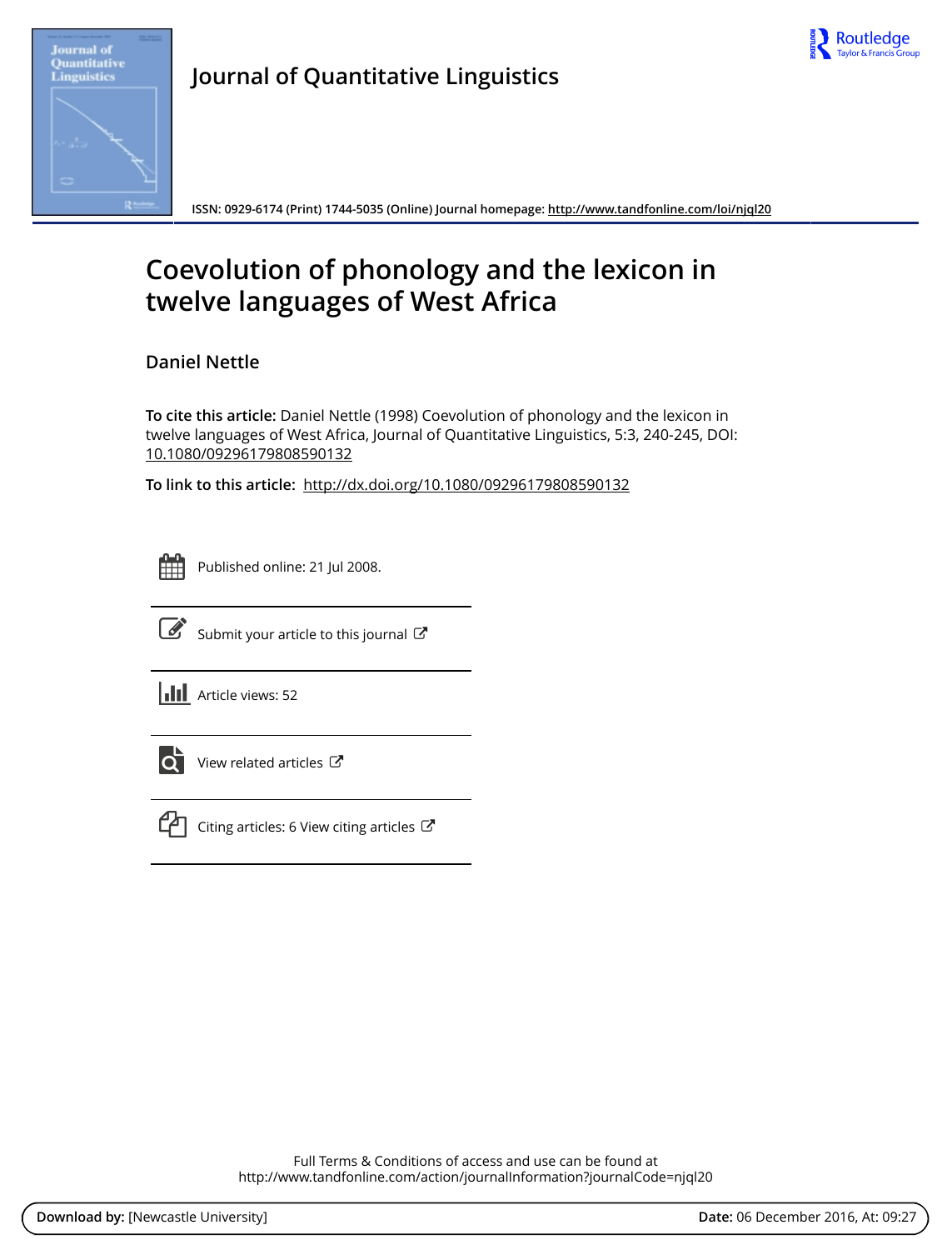Journal of Quantitative Linguistics 1998, Vol. 5, No. 3, pp. 240-245

# Coevolution of Phonology and the Lexicon in Twelve Languages of West Africa \*

Daniel Nettle Merton College, Oxford, UK

#### ABSTRACT

Synergetic models of language structure predict that the length of a word will depend upon various parameters such as its frequency and the number of phonemes in the language. This prediction has been used to explain word length differences within languages, but less often to explain the differences *between* languages. Here I show that average word length across 12 West African languages is related to the size of the phonological inventory. This is an apparent example of the adaptation of language structure to the efficient communication of information. The hypothesised mechanism by which the relationship evolves are outlined.

# WORD LENGTH: A SYSTEMS THEORETI-CAL MODEL

It has long been obvious that words have very different typical lengths in different languages, from the monosyllables of Chinese and other Asian languages, to the many-syllable roots of Hawaiian and the languages of Australia. Nonetheless, the word in its uninflected stem form is considered a basic, universal linguistic unit which is comparable across languages. The question thus arises of why words should be of such different composition in different languages.

Systems-theoretical linguistics treats a language as a dynamical, self-organising system whose structure is optimised to its function of communicating and representing information. The pressure exerted by function on structure is not uni-directional, however. Rather, languages evolve under several *competing motivations,* such as the minimisation of memory load and the minimisation of ambiguity, the minimisation of articulatory effort and the maximisation of acoustic distinctiveness. The interactions between these different pressures can be formalised into systems-theoretical models, and predictive statements about language structure produced (Kohler, 1986, 1987).

According to the synergetic models, the length of an individual word will be a function of the number of segments in the phonological inventory of the language, the word's frequency, the number of words in the lexicon, and the degree of redundancy which the language requires due to the noisy nature of the human speech channel. Where *L* is the length of a word, then:

L=a(Segments<sup>b</sup>)(Frequency<sup>c</sup>)(Lexicon<sup>d</sup>)(Redundancy<sup>e</sup>) (1)

where *a,b,c,d* and *e* are constants.

This statement about the distribution of word length within a language can be modified to make predictions about typical word length *across* languages. If we take a sample of words of all different frequencies from a language, and average their length, then their mean *X* will be distributed as:

 $\lambda = a$  (Segments<sup>b</sup>)(Lexicon<sup>d</sup>)(Redundancy<sup>e</sup>) (2)

We can reasonably assume that the redundancy parameter is constant across words and across

\*Address correspondence to: Daniel Nettle, Merton College, Oxford OX1 4JD, Great Britain. Tel.: +44 1865 286474. Fax.: +44 1865 276361. E-mail: daniel.nettle@merton.ox.ac.uk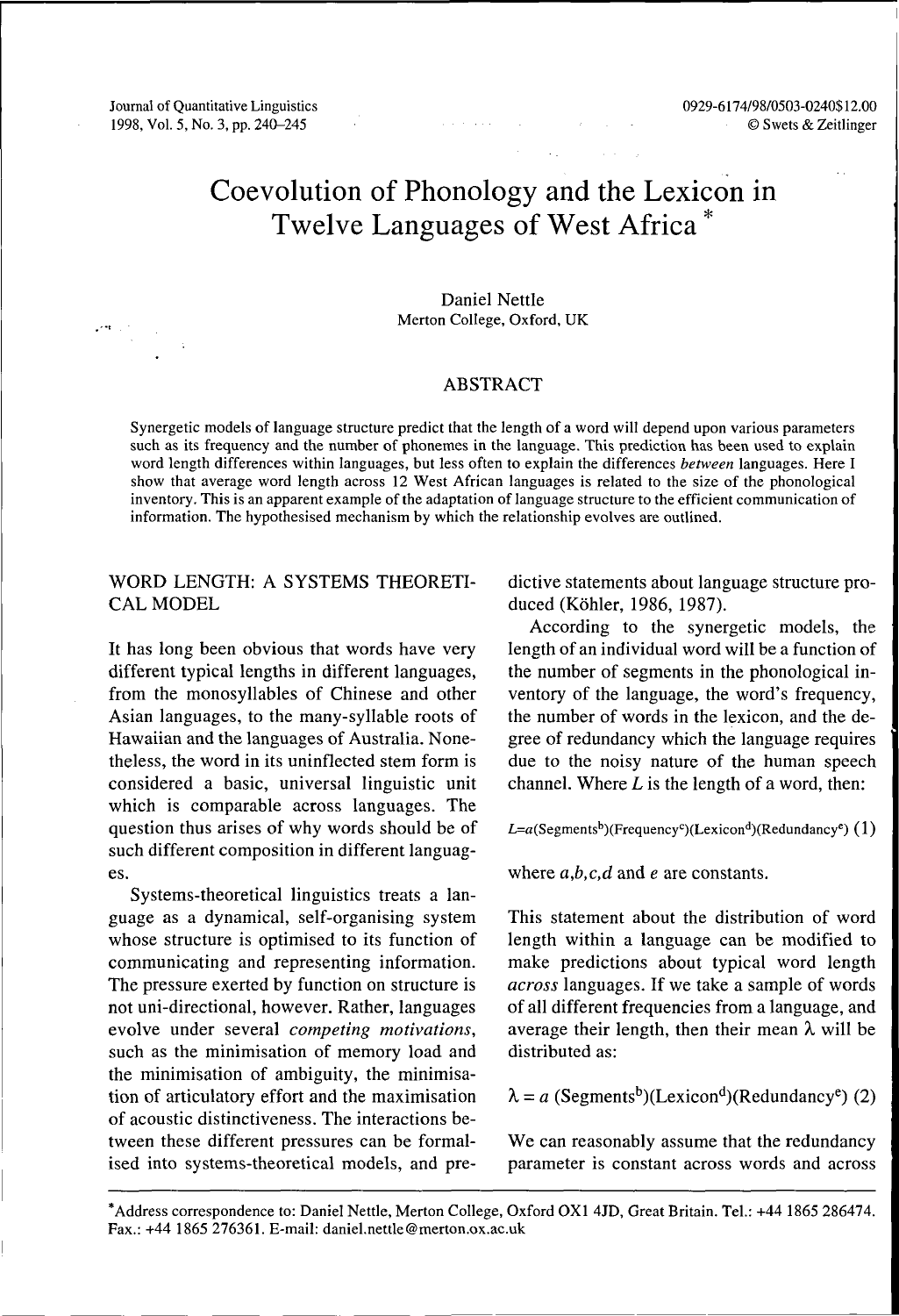speech communities, given that the human speech mechanisms are the same everywhere. Furthermore, although there are differences in lexicon size between different languages, their effects will be negligible as long as all lexicons are large and d is small. We can therefore take (Lexicon<sup>d</sup>) and (Redundancy<sup>e</sup>) as constants when comparing across languages, giving:

$$
\lambda = a \text{ (Segments}^b) \tag{3}
$$

The prediction that there will be a relationship of the form given in (3) has already been tested and found to be correct for ten unrelated languages (Nettle, 1995). In this paper, I repeat the analysis for twelve West African languages, and then investigate the mechanisms which lead to the synergetic relationship.

### TESTING THE PREDICTION

#### Methods

The data used to test prediction (3) were gathered as part of a wider investigation of the areal linguistics of West Africa (Nettle, 1996). The twelve languages were chosen for the quality of information available, and though they are all genetically or areally related in some way, the relationships are sufficiently uniform not to compromise statistical independence. To test the prediction, two data are needed for each language:

#### (i) *A phonological inventory*

This was obtained from published sources in all cases. The number of contrastive segments, henceforth *S,* was added up, using uniform criteria outlined in Nettle (1996). The figure desired is not simply the number of phonemes in the language by the traditional definition. Rather, it is the total number of possible contrasting segments which is of interest. This means for tone languages that each vowel/tone combination must be counted separately. Thus, a language with five vowels and three contrastive tones is deemed to have 15 possible contrasts on a vowel position. The measure *S* is the simple sum of vowel and consonant contrasts, and therefore takes no account of phonotactic rules operating in the language. It is thus a simplification, whose accuracy depends upon the similarity of phonotactics from language to language.

(ii) *An estimate of the average word length (X)* This was obtained by measuring the length in segments of randomly sampled lexical stems in a dictionary of the language, and taking their mean. It is important to stress that the unit under  $\sim$ investigation here is the uninflected lexical, stem. The cross-linguistic distribution of word token lengths in actual texts is heavily affected by the morphological typology of different languages, and so would require a much more complex model than that presented here.

The results of Nettle (1995) suggested that a sample of 50 word stems was sufficient to produce an estimate of *X.* There is, however, a danger that the word length distribution will be confounded by the size of the dictionary used, since smaller dictionaries will contain more common words, which in turn tend to be shorter. An analysis in Nettle (1995), however, showed that the influence of dictionary size is negligible as long as all dictionaries contain more than 1000 entries.

# RESULTS

The number of segments in the inventory of the language (S), and the average word length  $(\lambda)$ are shown for each language in Table 1, along with the general location of the language, the number of speakers, and the sources consulted.

There is indeed a negative power relationship between  $\lambda$  and  $S$ , as Figure 1 shows. Curve estimation using the SPSS computer package gives the equation:

$$
\lambda = 10.18 \text{ S}^{-0.18} \tag{4}
$$
  
(*r* = 0.77, *df*, = 10, *p* < 0.001)

The prediction of the systems-theoretical model is thus met, and the finding of Nettle (1995) for ten unrelated languages replicated. If the two data sets are combined, the following overall equation is produced:

$$
\lambda = 17.87 \text{ S}^{-0.31}
$$
 (5)  
(r = 0.82, df. = 20, p < 0.001)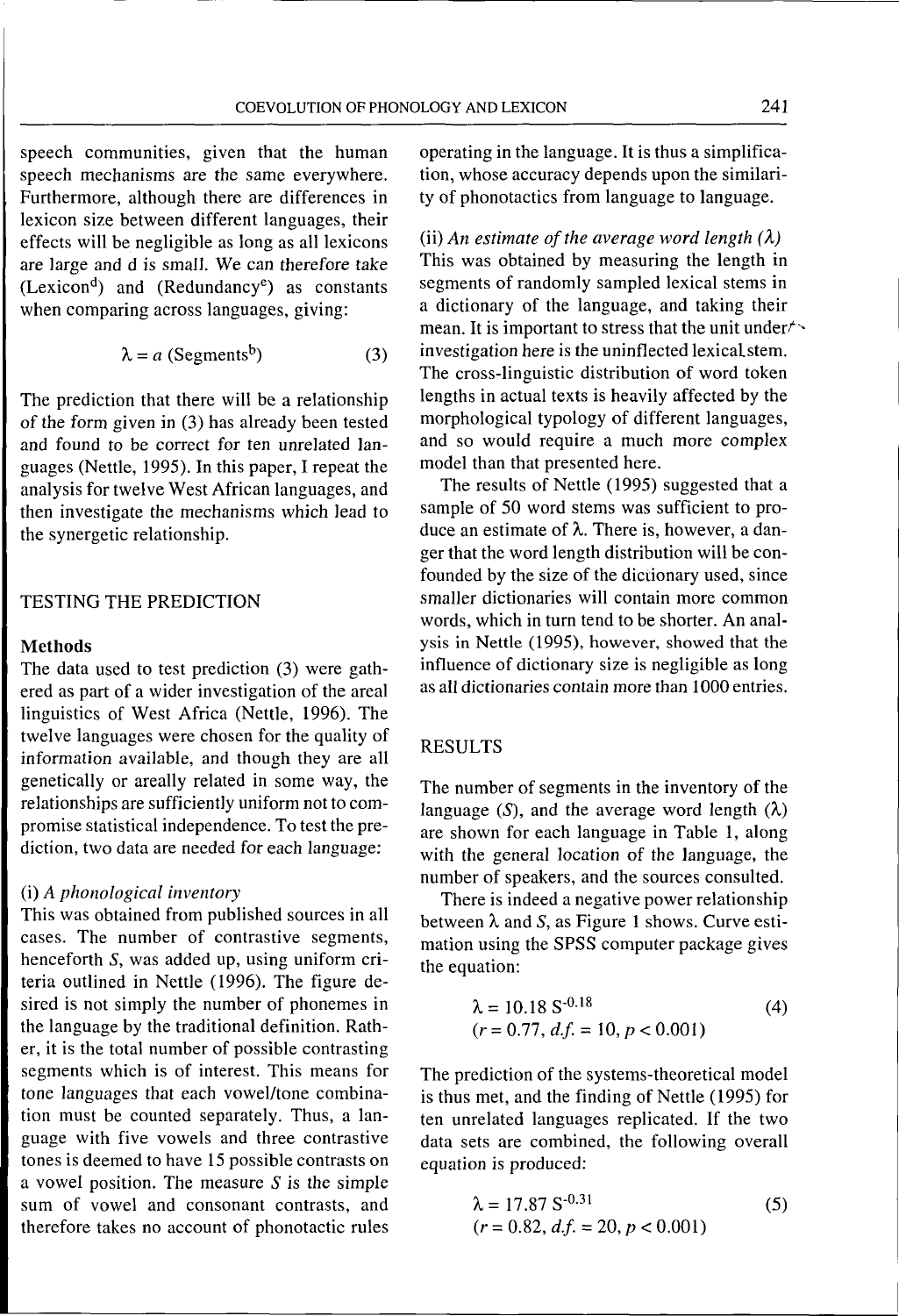242 DANIEL NETTLE

Table 1. Inventory Size (5) and Average Word Length *(X)* for the Twelve Languages, with General Location, Number of Speakers, and Source Consulted.

| Language | Location           | $Sp^*$ | S   | λ    | Phonology                        | Dictionary                       |
|----------|--------------------|--------|-----|------|----------------------------------|----------------------------------|
| Fula     | Widespread         | 19404  | 33  | 6.42 | Dunstan (1969)                   | Noye (1989)                      |
| Hausa    | N. Nigeria         | 8000   | 35  | 5.68 | Jaggar (1993);<br>Dunstan (1969) | Kraft and Kirk-<br>Greene (1973) |
| Tamasheq | Mainly Mali        | 7500   | 36  | 5.26 | Mali (1987)                      | Mali (1986)                      |
| Songhai  | Mali               | 675    | 42  | 4.96 | Stappers (1964)                  | Ducroz (1978)                    |
| Bambara  | Mali               | 1500   | 49  | 4.86 | Bird et al. (1977)               | Ebermann(1986)                   |
| Ngizim   | N. Nigeria         | 59     | 52  | 5.32 | Schuh (1981)                     | Schuh (1981)                     |
| Edo      | S. Nigeria         | 1000   | 53  | 4.42 | Kropp-Dakubu (1980)              | Agheyisi (1986)                  |
| Igbo     | S. Nigeria         | 2887   | 58  | 4.62 | Dunstan (1969)                   | Williamson (1972)                |
| Mende    | Sierra Leone       | 940    | 71  | 4.7  | Innes (1967)                     | Innes (1969)                     |
| Ewe      | Ghana/Togo         | 3238   | 81  | 4.16 | Nutinunya (1974)                 | <b>Rongier</b> (1988)            |
| Vata     | <b>Ivory Coast</b> | 5      | 164 | 4.56 | Vogler (1987)                    | Vogler (1987)                    |
| Vute     | Cameroon           | 33     | 195 | 3.94 | Guarisma (1978)                  | Guarisma (1978)                  |

: Speakers, thousands.



Fig. 1. Plot of the relationship between the number of segments (5) and the average word length *(X)* for the twelve languages.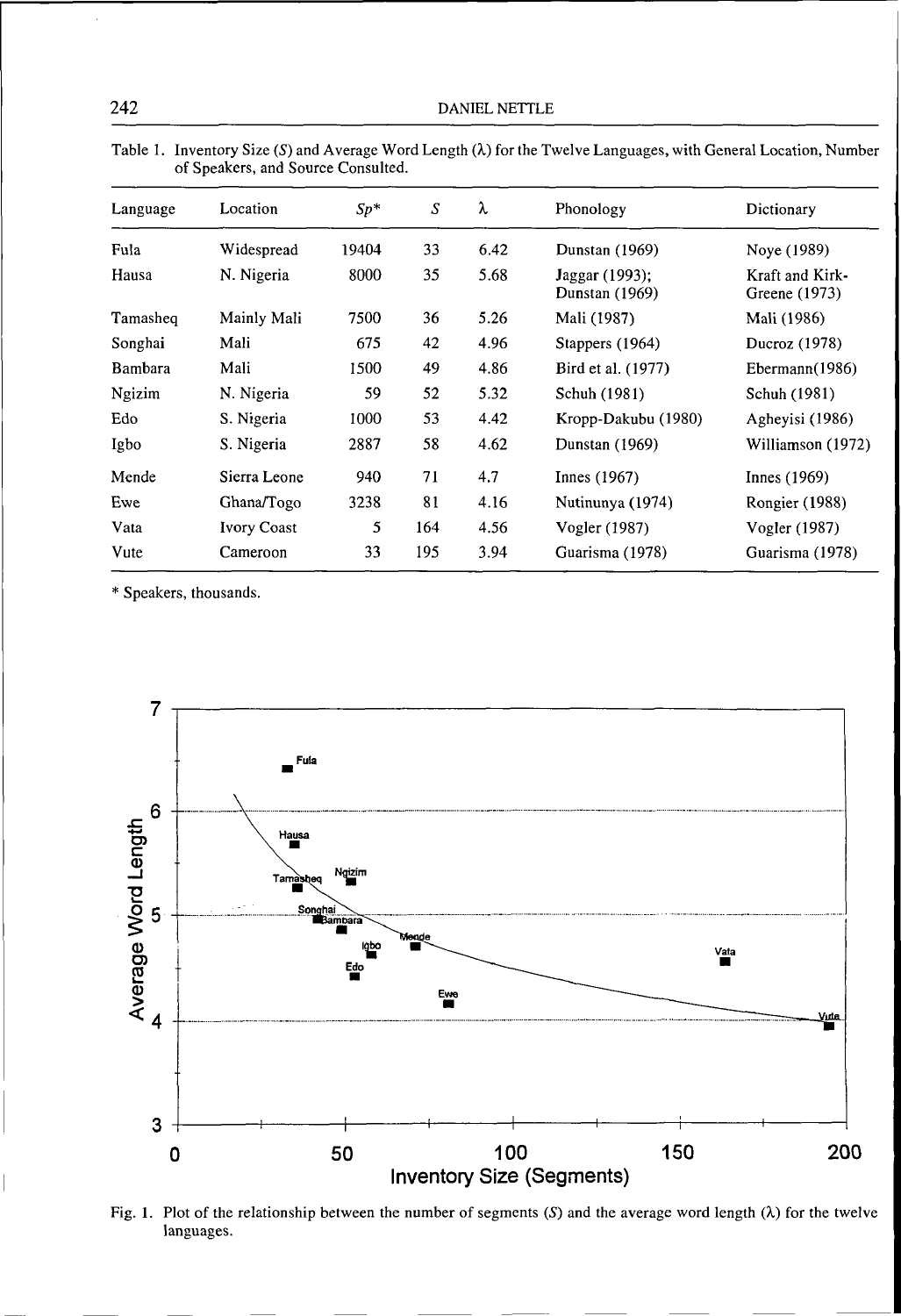# DISCUSSION: MECHANISMS OF LAN-GUAGE ADAPTATION

The observed relationship is a clear example of functional coevolution in language. Larger phonological inventories allow more economical coding of word-meanings, and the results show that languages with such inventories do optimise their codings accordingly. The findings are thus consistent with the view that language structure develops in such a way as to be adapted to efficient functioning.

Two questions arise from these results. First, we have not really explained the observed relationship until we have clarified how the adaptation of structure to function comes about. In this section, then, I look at the mechanisms governing word length and phonological inventory in the history of languages. Second, we have to explain why different languages find different equilibria between the two variables. This issue will also be discussed below.

Zipf (1949) was one of the first to discover adaptive relationships in language structure, such as that between the length of a word and its frequency. He described his results as the outcome of the operations of a master-craftsman, whose operations on the system of language have made it maximally convenient as a tool for communication. We should, however, be careful about how we interpret this metaphor. There is no guiding intelligence which is responsible for the global design of a language. Unlike craftsmen, the speakers of languages do not intend languages to change in one way or another. The evolution of the language is rather the unintentional by-product of simple patterns of speaker behaviour. To explain language adaptation, then, we must show how the actual performance of speakers, hearers and learners could, over the history of a language, lead to the emergence of adaptive patterns.

In linguistic performance, we observe a constant stream of minor variants on canonical word forms. In particular, words in fluent speech tend to be truncated (Lieberman,  $1963$ ) – final segments are shortened, omitted or not released. New learners of the language are then exposed to a range of tokens of each word, from the full

form to variously reduced ones. Because of the least effort properties of motor learning, learners are always likely to select shorter form over longer ones where both are equally intelligible. Thus, over generations, word forms will be progressively reduced in length (Liidtke, 1986).

Phonological segments colour those that precede them in the speech chain, a phenomenon known as coarticulation. Where final segments are reduced, hearers may use the coarticulated cues on earlier segments to identify the word. For example, word-final nasals are often not released, but lead to the phonetic nasalisation of the preceding vowel. If truncation of the nasal continues, the final nasal will disappear and learners will reanalyse the contrast as one between plain and nasalised vowels. Such a process has occurred in French, with forms such as *bon* [bot]. Thus two linked changes have occurred; a class of words has got shorter, and the number of phonological contrasts in the language has increased. Similar processes have often been observed in tone languages (Hombert, 1972; Matisoff, 1973). Contrasts in voicing on syllable-final consonants are gradually transferred to contrasts in pitch on the preceding vowel. The consonants the disappear, leaving shorter words and a straightforward tonal contrast signalling meaning distinctions.

In general, then, the processes of underarticulation and language acquisition, which are influenced by considerations of articulatory economy, lead to a gradual increase in the number of phonological contrasts in the inventory and a shortening of word forms. Clearly, counterbalancing processes must be at work, or all languages would end up with maximal inventories and monosyllabic roots.

The incorporation of further contrasts into a phonological inventory reduces the acoustic and perceptual distance between the segments. It is well attested in the history of languages that when segments become phonetically very similar, they may merge. This is presumably due to new learners failing to discriminate the (similar or even overlapping) tokens of the two segments. As the phonological inventory gets larger, the probability of discrimination failures and the consequent segment mergers increases.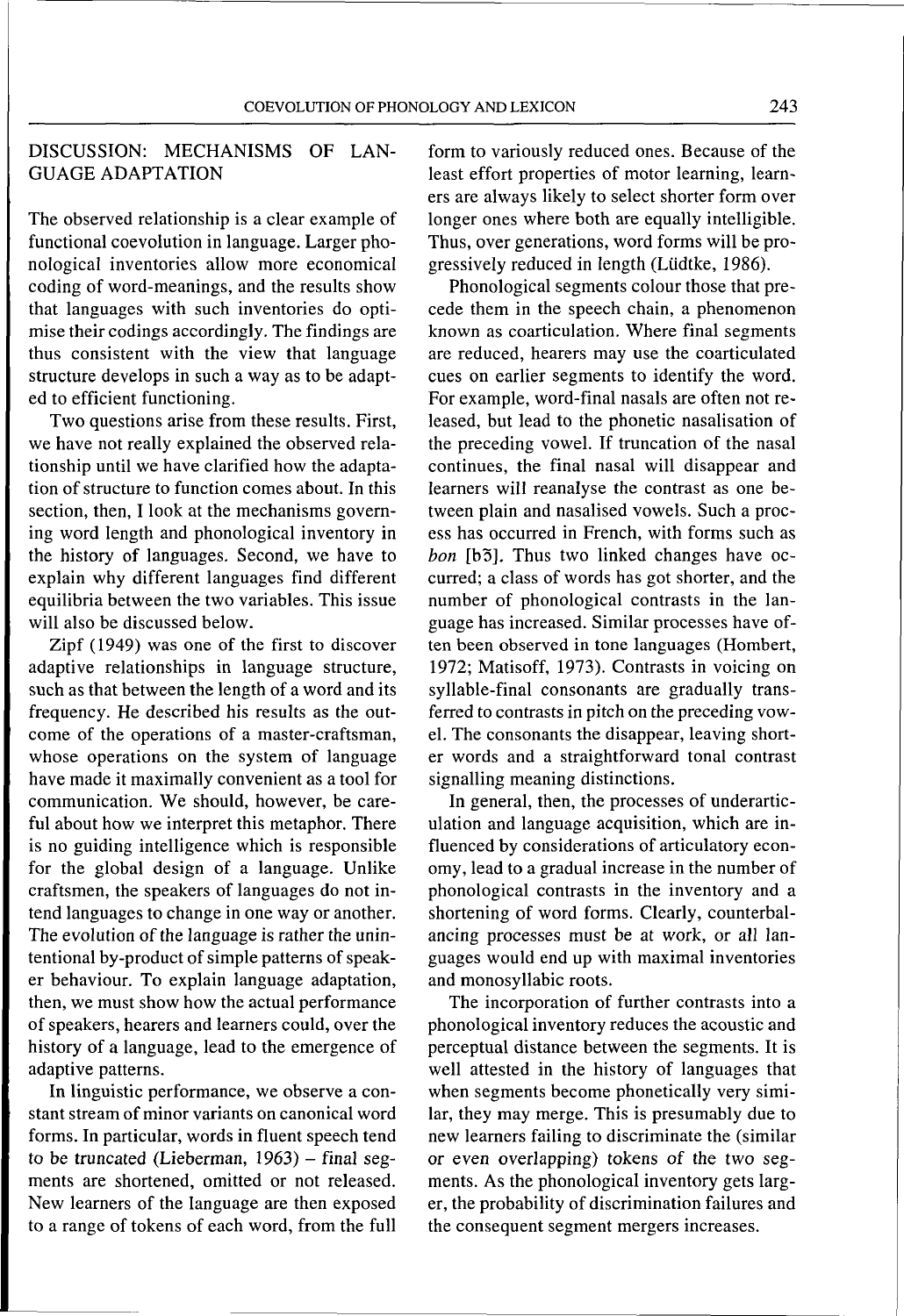Where segments merge, previously distinct classes of words become homophones. Speakers can tolerate a certain amount of homonymy, but often they compensate in some way. Phonological mergers are not reversible, since once the merger has occurred there is no trace of which word belonged to which class. However, speakers can make distinctions by lexical strategies. The French word *hui* ('today'), for example, seems to have lost distinctiveness at some point in its evolution from the Latin *hoc diem.* Speakers have then compensated by expanding its morphological frame, to give *aujourd'hui* (Liidtke, 1986). Similar examples can be found from many languages. In Chinese, where a series of phonological mergers led to pairs of monosyllabic roots becoming homophones, half developed into unambiguous disyllabic compounds by reduplication.

The process of segmental merger has two effects, then. Directly, it reduces the size of the phonological inventory. Indirectly, it leads to longer words since speakers compensate for homophony by lexical expansion. The effects of learner/hearer discrimination failure therefore precisely counterbalance those of articulatory economy. The actual word length and phonological inventory which a language has will therefore be the result of the equilibrium point of these two historical forces. The curve shown in Figure 1 is the region of possible equilibria which languages may adopt.

This still leaves the question of why some languages find quite different balances from others along the curve. I have no clear answer to this question; it may reflect no more than chance historical events. On the other hand, there could be some systematic relationship between the relative strength of the two forces and the circumstances of language acquisition and use in speech communities.

Jakobson (1929) noted that dialects which come to be used over a large area tend to undergo phonological simplification. Andersen (1988) gives a plausible account of the mechanism by which this might occur. The geographical range of a speech variety gets larger because individuals have larger or more dispersed social networks. This means that there will be more dialectal heterogeneity in the speech they experience, as a consequence of their being exposed to social contacts from a wider area or social range. They will hear a large scatter of different phonetic realisations for any individual phonological segment.

As this scatter increases, the likelihood of discrimination failure, and hence of phonological merger, for any two adjacent segments increases. Mergers will thus take place throughout the system until all the remaining segments are far enough apart to be reliably distinguished despite the level of dialectal variation. We might thus predict that languages or dialects used over very large areas will evolve towards a system of relatively few, widely spaced segments. In short, the influence of discrimination failure is predicted to be greater in large or dispersed communities since the amount of variation hearers experience will generally be greater.

This principle has great explanatory potential in West Africa. In general, there is a latitudinal cline in the phonological complexity of the languages (Nettle, 1996). That is, as one moves from North to South, the size of the phonological inventory of the languages increases. The languages of the desert and arid savannahs in the North of the sub-region have small vowel and tone systems (or are not tonal at all in the case of the most widespread language, Fula). The communities speaking these languages are large, nomadic, and dispersed over vast areas. In contrast, the languages of some of the small, sedentary groups of horticulturalists living in the South of the region have very complex tone systems, giving them some of the largest phonological inventories in the world.

Within the twelve languages of the present paper, the largest inventories are found in the smallest communities, and vice versa. There is a significant rank correlation between *S* (the inventory size) and the number of speakers  $(r =$  $-0.69$ ,  $n=12$ ,  $p < 0.05$ ).

The explanation in terms of social network size seems, then, promising for the West African case. However, there are other parts of the globe whose situation it fails to predict. The languages of Australia, New Guinea, and the Pacific have a general tendency towards small phonological in